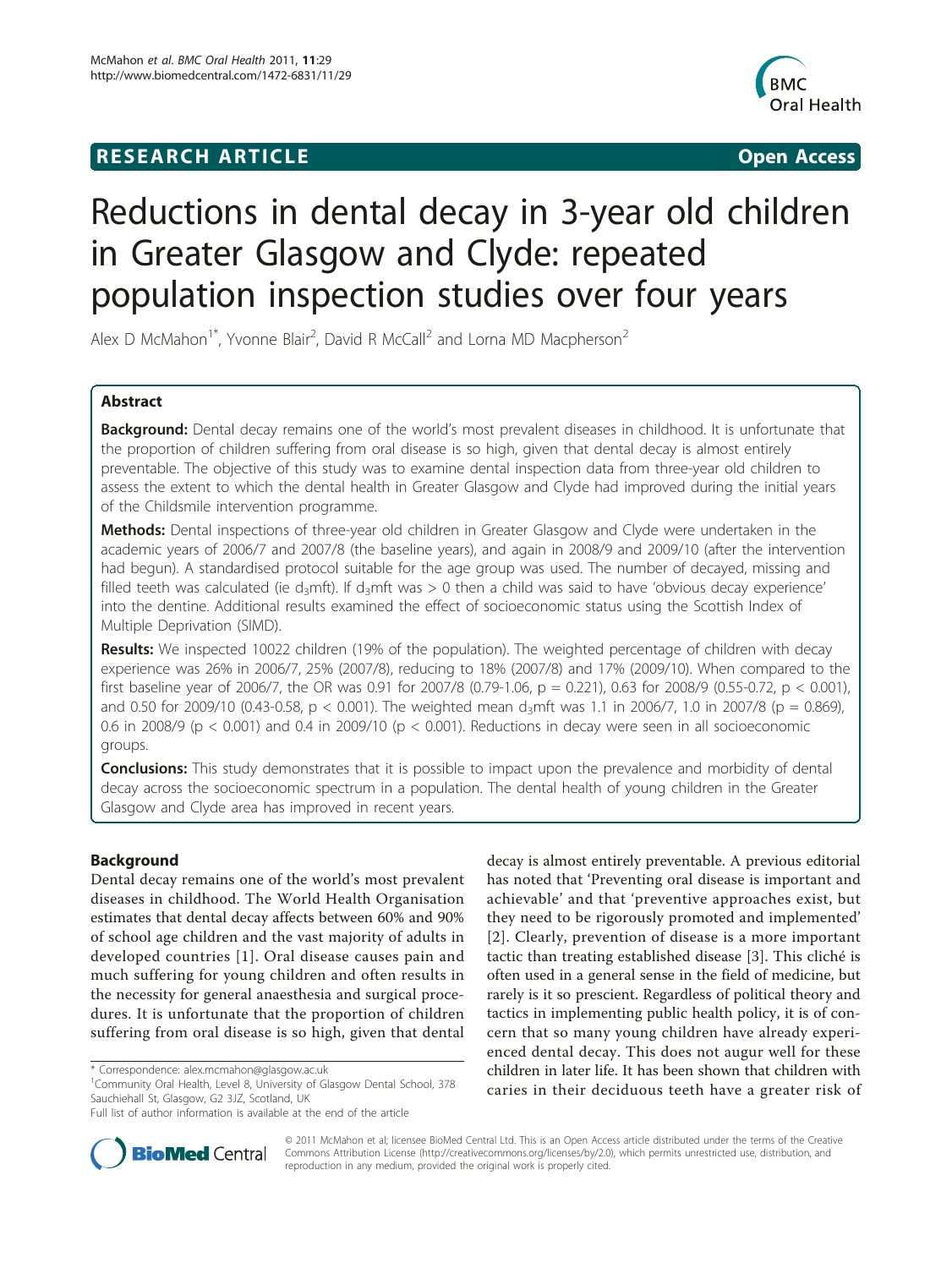developing dental decay in their permanent teeth by the age of 12 [\[4](#page-5-0)].

Additional inspections of very young children at the start of their nursery education in NHS Greater Glasgow and Clyde have coincided with determined efforts by NHS Boards throughout Scotland to improve the dental health of all children. Two papers have recently been published which give a full account of the complex intervention known as the Childsmile programme [[5,6](#page-5-0)]. The 'Demonstration' phase of the Childsmile programme covered the years 2006-2008. The current 'Interim' phase is intended to cover the years 2009-2011. The Childsmile programme consists of various interventions which are delivered at different stages of a child's life. The roll-out of the programme also proceeded in different sequences in different areas of Scotland.

Prior to the introduction of Childsmile a supervised nursery toothbrushing intervention with fluoride toothpaste was rolled out gradually from 1996 in NHS Greater Glasgow and Clyde. Over 90% of nursery establishments in the area were actively involved by 2006, and this coverage has continued to the present day [\[7](#page-5-0)]. By mid 2006 the Childsmile Practice component of the national programme commenced in this area and involved needs assessment of newborns by Public Health Nurses and referral of identified children at increased risk of future decay into Childsmile [[5,6,8\]](#page-5-0). The programme involved a novel skill-mix i.e. Extended Duties Dental Nurses and community-based Dental Health Support Workers. These new staff enabled better integration of complementary interventions based in the community with those taking place in the dental practice setting. The aim was to facilitate provision of appropriate needs-based oral health support to infants and their families from the earliest age, either through facilitation to visit dental practice or via individually tailored home-support by the support workers, working as part of the extended Public Health nursing team. At the Childsmile dental practices the dental nurses provided and implemented individualised Oral Health Promotion care-plans for each child and family.

The Oral Health Promotion programme rolled-out in an incremental manner in the NHS Board area commencing earliest in the most deprived districts. The number of infants' first visits to dental practices increased five-fold between 2006 and 2009; in mid-2008 dental practices were offered a fee for providing fluoride varnish treatment to children enrolled in the programme, from their second birthday onwards; by the middle of 2009, 28000 children in deprived areas had been given Childsmile risk-assessments for future dental decay by their Public Health Nurses; 14000 children were enrolled into Childsmile dental practices or clinics, and 10000 had begun making visits to respective dental practices [\[6](#page-5-0)]. The objective of this study was to examine dental inspection data from threeyear old children to assess the extent to which the 'basket' of activities comprising the Childsmile complex intervention had impacted on the dental health of three year old children in the NHS Greater Glasgow and Clyde area. The differential impacts across the spectrum of socioeconomic status were examined.

#### Methods

Dental inspections were carried out in nursery schools in the first (known as the ante-pre-school year) of the two years of nursery education that are normally completed by Scotland's children. The NDIP inspections are usually carried out on five-year old children in Primary One and eleven-year old children in Primary Seven. Full NDIP reports from 2003 onwards are freely available online [\[9](#page-5-0)]. Additional NDIP dental inspections of three-year old children in NHS Greater Glasgow and Clyde have been undertaken in the academic years of 2006/7, 2007/8, 2008/9 and most recently in 2009/10. The NDIP data are generated as part of a Scottish Government oral health monitoring system and no further ethical approval is required for the analysis of this data. Legally, it is a statutory duty to inspect children at least twice. There is an option to opt-out of this programme but opt-in consent is not applicable.

A more detailed report of the methods and some results from 2006/7 and 2007/8 have previously been published [[10\]](#page-6-0). In brief, the dental inspections were undertaken using standard British Association for the Study of Community Dentistry (BASCD) criteria, and all of the inspectors completed an annual training and calibration exercise immediately in advance of the dental inspections [[11\]](#page-6-0). In the latest year of study we calibrated four examiners against an experienced 'gold standard' inspector, producing kappa scores for  $d_3$ mft of 1.0, 1.0, 1.0, and 0.81 (based on one disagreement). The examiners had no knowledge of which components of the intervention had been experienced by individual children (or indeed in a school). After drying the teeth with cotton wool rolls and using standardised lighting conditions, the prevalence of 'obvious experience of dental decay which had extended into dentine' was recorded for each surface of each tooth. When using BASCD criteria, inspectors use a 'No. 4 plain' mirror and a CPITN probe (end diameter 0.5 mm). Probe use is restricted to removal of debris, detection of sealants and restorative materials and to determine cavitated lesions (greater than 0.5 mm in diameter). The data were assessed by calculating  $d_3$ mft (number of decayed missing or filled teeth),  $d_3t$  (number of teeth with unrestored decay extending into the dentine), mt (number of missing teeth, due to decay), and ft (number of teeth previously decayed, now filled). A Scottish Index of Multiple Deprivation (SIMD) score was ascribed to each child's data, using their home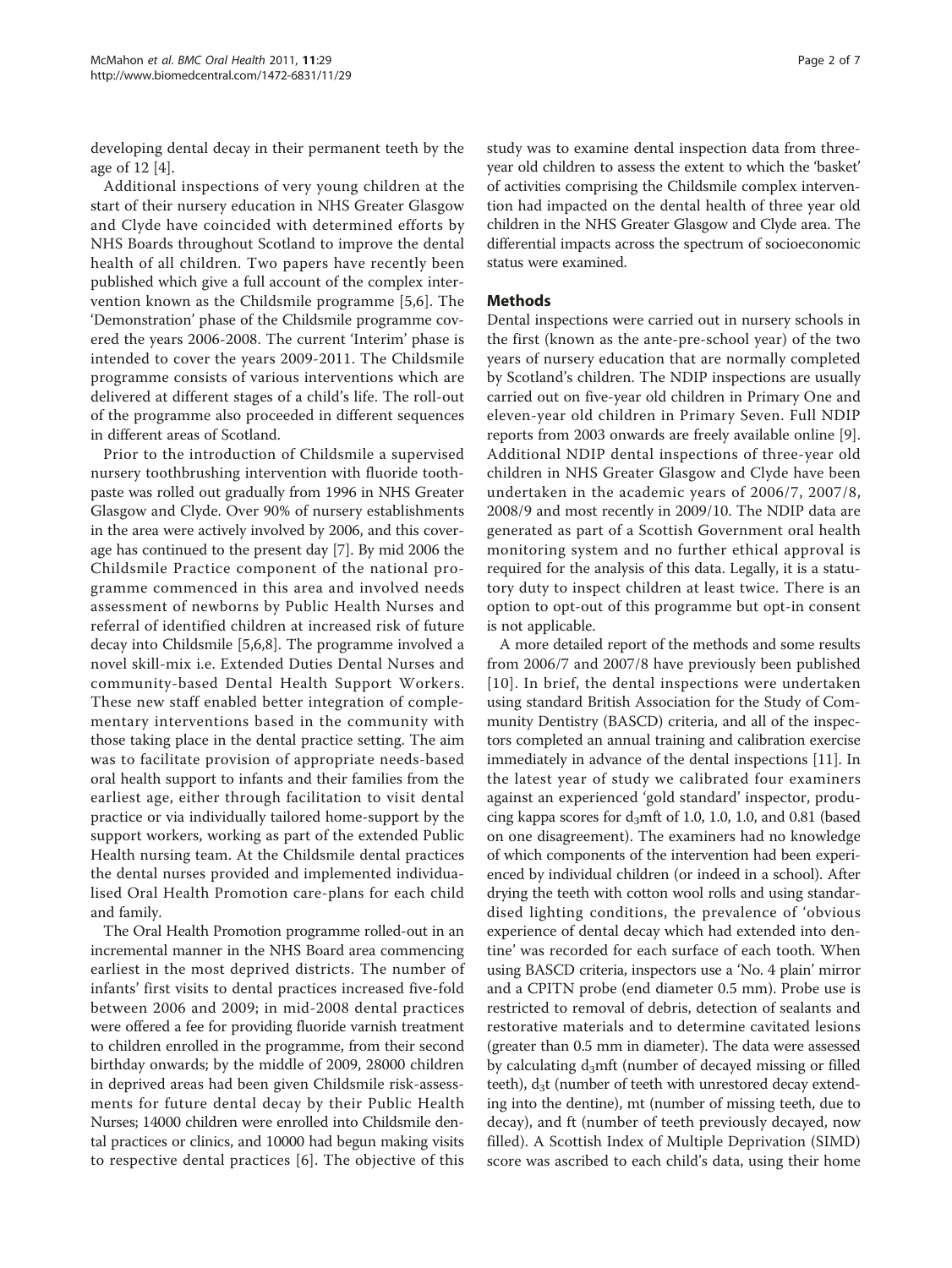postcode. The SIMD (2006) contains 37 indicators of socioeconomic deprivation and has been recommended for all prospective analyses of Scottish health statistics [[12,13\]](#page-6-0). The SIMD scores have been divided into quintile groupings i.e. SIMD 1 represents the most deprived areas and SIMD 5 represents the most affluent areas. Data for children with an unknown SIMD score were removed from the analysis cohort.

Population weights were calculated by the inverse of the probability of being sampled. The probability of being sampled is the number of children examined, divided by the equivalent number of children in the population in each of the five SIMD quintiles. This type of weighting is used to protect against inspection samples which might under-represent or over-represent one or more of the SIMD categories in the population. The mean  $d_3$ mft and the percentage of children with no obvious decay experience in each SIMD quintile were analysed by survey methods, and the attendant 95% confidence intervals were calculated.

In addition, univariate and adjusted logistic models were used to calculate odds-ratios and 95% confidence intervals. In the adjusted models the effect of 'year of study' is adjusted by SIMD and age. In the univariate models, estimation of the c-index was used as a way of ranking the importance of the three variables in predicting dental decay, as all of the p-values were too small to be useful in this regard [\[14\]](#page-6-0). The c-index is the area under the curve of the lines of an ROC plot [[15](#page-6-0)]. A variable with no predictive ability has a c-index of 0.5 and a variable with perfect predictive power has a c-index of 1.0. An interaction test between the effect of 'year of study' and SIMD was performed. Comparisons of the skewed  $d_3$ mft data were carried out by Wilcoxon tests. Unadjusted mean  $d_3$ mft statistics partitioned by SIMD categories for each year of study were also presented in a graph.

Bratthall has recommended using the 'Significant Caries Index' (SIC) to examine the distribution of  $d<sub>3</sub>$ mft in a population. The SIC score is the mean  $d<sub>3</sub>$ mft in the worst affected third of the population [[16,17\]](#page-6-0). However, Morgan et al more recently recommend that a variety of cut-points should be used, with the choice depending on the research questions [[18](#page-6-0)]. Thus, this study has used a variation of this method by calculating the mean  $d<sub>3</sub>$ mft for each twentieth of the population in ascending order of  $d_3$ mft. A graphical presentation for each SIMD in each year of study was used to illustrate distribution of  $d_3$ mft scores. The informative part of the graph is the tail of the distribution representing the children with the most dental decay. All analyses were carried out using SAS version 9.1 (SAS, Cary, NC), with survey analyses carried out using the SURVEYMEANS procedure.

#### Results

The number of children with usable data was 1711 for 2006/7, 2428 for 2007/8, 3300 for 2008/9 and 2583 for 2009/10, giving a total of 10022 children for all of the years combined. Due to their young age some children refused to participate on the day of their inspections (9.6% on average). A total of 724 children were excluded due to the absence of a SIMD category. The breakdown by SIMD category of study subjects was 4688 with a score of 1 (the most deprived), 1669 with SIMD = 2, 1198 with SIMD = 3, 1004 with SIMD = 4, and 1463 children having the most affluent category of SIMD = 5. Thus the sample subjects were representative of the socioeconomic status of the background population [[10](#page-6-0)]. Relative to the area's population of 3 year olds, the data analyses related to 14% of the population in 2006/7, 19% in 2007/8, 23% in 2008/ 9, and 19% in 2009/10.

The weighted results are presented in Table [1](#page-3-0) for the percentage of children with obvious signs of dental decay experience, and in Table [2](#page-3-0) for the mean  $d<sub>3</sub>$ mft (i.e. number of decayed, missing and filled teeth). The weighted percentage of children with decay experience in 2006/7 and in 2007/8 was 26% and 25%, respectively. This reduced to 18% in 2007/8 and 17% in 2009/10. In univariate analyses, the ranking of the usefulness of each variable was: SIMD c-index =  $0.60$ , Age c-index =  $0.56$ , and Year  $c$ -index = 0.55 (the children were all approximately three years old, which lowers the predictive ability of age in this study). The adjusted odds-ratio for decay experience in the most deprived areas versus the least deprived areas was 3.63 (95% confidence interval (CI) 3.03, 4.36,  $p < 0.001$ ), and the adjusted odds-ratio for a 12 months increase in age was 2.27 (95% CI 1.92, 2.70, p < 0.001). When compared to the baseline year of 2006/ 7 the odds-ratios for prevalence of decay experience in subsequent years were 0.91 for 2007/8 (95% CI 0.79, 1.06, p = 0.221), 0.63 for 2008/9 (95% CI 0.55, 0.72, p < 0.001), and 0.50 for 2009/10 (95% CI 0.43, 0.58, p < 0.001). After adjustment for deprivation and age, a large reduction in decay experience over time was observed, with the odds of decay experience (i.e.  $d_3$ mft>0) halving by the most recent year of study. Similar patterns in the results are evident from the analyses of mean  $d_3$ mft (Table [2\)](#page-3-0). The weighted mean d<sub>3</sub>mft was 1.1 in 2006/7, 1.0 in 2007/8  $(p = 0.869)$ , 0.6 in 2008/9  $(p < 0.001)$  and 0.4 in 2009/10  $(p < 0.001)$ .

Reductions in prevalence of dental decay experience were found in each of the five SIMD socioeconomic grades. For example, in the most deprived districts the percentage of children with obvious decay experience reduced from 33% (2006/7) to 24% (2009/10). The respective difference for children in the most affluent districts in the same time period was a reduction from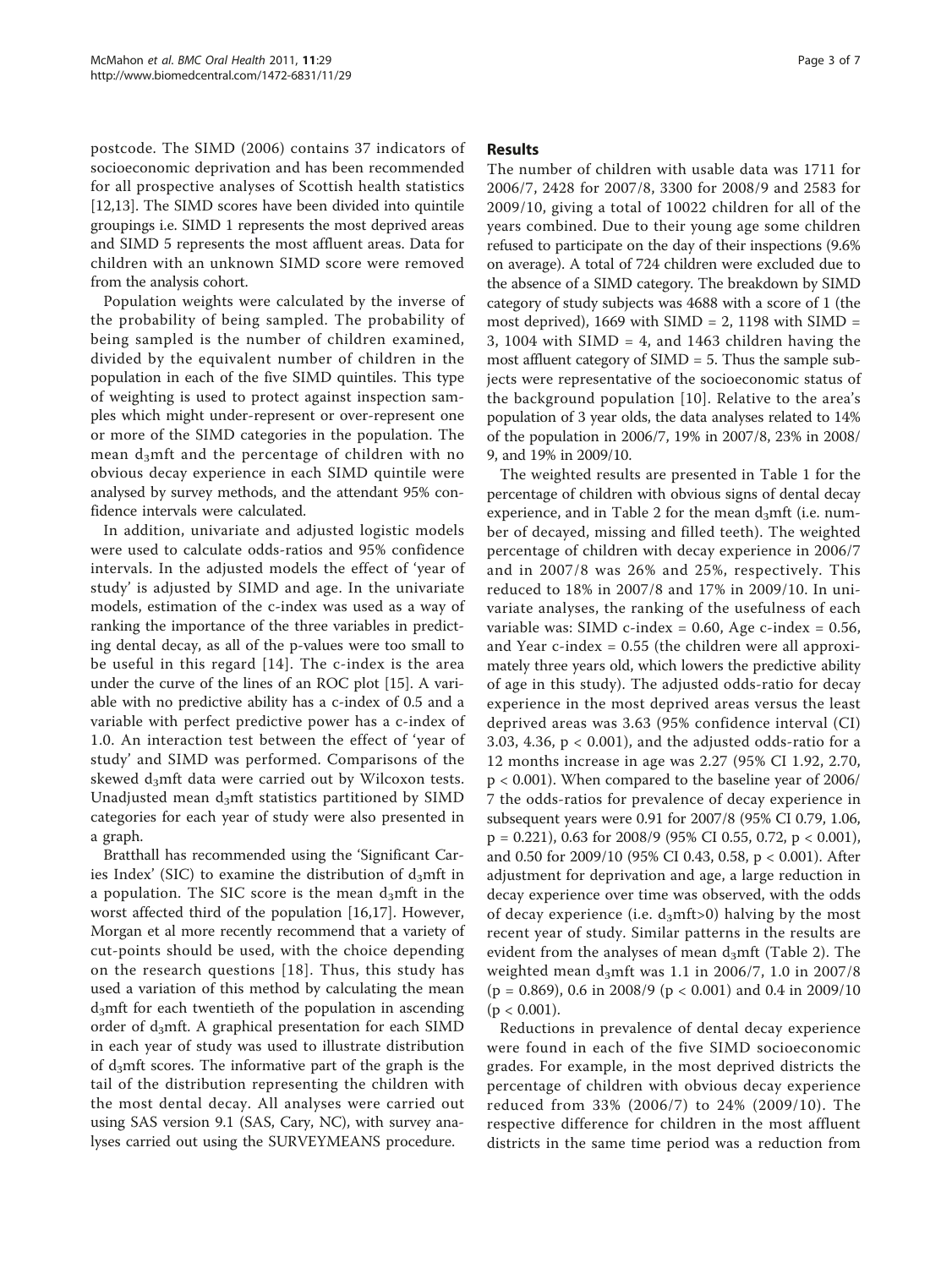| Year    |                |               | SIMD <sup>*</sup> |              |              |                |                    |
|---------|----------------|---------------|-------------------|--------------|--------------|----------------|--------------------|
|         |                |               |                   | 4            | 5.           | Total          | Weighted<br>95% CI |
| 2006/7  | 216/655 (33%)  | 81/259 (31%)  | 56/247 (23%)      | 42/194 (22%) | 46/356 (13%) | 441/1711 (26%) | 26%: 24%, 28%      |
| 2007/8  | 343/1068 (32%) | 114/414 (28%) | 68/296 (23%)      | 35/237 (15%) | 65/413 (16%) | 625/2428 (26%) | 25%: 23%, 27%      |
| 2008/9  | 415/1581 (26%) | 117/541 (22%) | 42/333 (13%)      | 44/323 (14%) | 34/522 (7%)  | 652/3300 (20%) | 18%: 17%, 19%      |
| 2009/10 | 333/1384 (24%) | 70/455 (15%)  | 46/322 (14%)      | 25/250 (10%) | 9/172(5%)    | 483/2583 (19%) | 17%: 15%, 18%      |

<span id="page-3-0"></span>Table 1 % Obvious Dental Decay in Greater Glasgow and Clyde, Scotland

Abbreviations: CI, confidence interval.

 $*$  SIMD = Scottish index of multiple deprivation, 1 = most deprived, 5 = least deprived.

13% to 5%. There was a significant interaction between SIMD and year of study ( $p = 0.033$ ), but this seems to have been generated by small differences in the oddsratios being emphasised by the very large sample size. The mean  $d_3$ mft reduced from 1.5 to 0.5 for the most deprived areas, and reduced from 0.3 to 0.1 in the most affluent areas. The trends for each SIMD category can also be seen graphically in Figure [1.](#page-4-0) The mean  $d_3$ mft in each of the twentieths of the distribution of  $d_3$ mft is given for each year in Figure [2](#page-4-0). It can be seen that the curves for the twentieths with a mean of zero have moved towards the right, and the height of the tail has reduced progressively for the most recent two years. The actual mean  $d_3$ mft in the 'worst twentieth', at the right of the plot, was 9.8 for 2006/7, 9.6 for 2007/8, 7.7 for 2008/9, and 4.02 for 2009/10.

#### **Discussion**

This study has examined patterns of dental decay in four consecutive academic years for three-year old children in the NHS Greater Glasgow and Clyde area in the West of Scotland. The combined sample size of more than 10000 children, and the magnitude of the sampling fraction of the population, is large enough to make solid inferences and to create sub-groups using an area-based measure of socioeconomic status, such as the Scottish Index of Multiple Deprivation (SIMD). This is not a small research project that has tested whether a treatment may prove beneficial for patients with a particular diagnosis. By use of a 'directed-population' approach with differentially intensive interventions across the socioeconomic spectrum the Childsmile programme aims to promote measurable

improvements in dental health at the level of the entire population [\[8](#page-5-0)[,19](#page-6-0)-[21](#page-6-0)]. In total, 10022 children (with deprivation data) were inspected, equivalent to an average of 19% of the entire eligible population of three year old children. The weighted proportion of children with obvious decay experience improved progressively over the two most recent years, so that ultimately decay experience reduced from 26% in 2006/7 to 17% in 2009/10. In a logistic regression model which adjusted directly by SIMD and age, the relative reduction appeared to be even greater, namely 50% which corresponds to the odds-ratio (OR) of 0.5 (note that the unadjusted  $OR = 0.66$ , adjusted by age  $OR = 0.61$ , adjusted by SIMD OR = 0.55, adjusted by both age and SIMD  $OR = 0.50$ . In other words, the relative reduction in the children studied is estimated at 50%, and in the population at large (weighted by SIMD but unadjusted by age) it is estimated at 35%. Presumably, if the entire population had been inspected the true population reduction would lie between these two estimates.

The relative improvements in dental health were seen across the socioeconomic spectrum, which is precisely what the recent independent reports for the World Health Organisation and the UK government advocate if health inequalities are to decrease in the future [\[22,23](#page-6-0)]. It can be seen in Figure [2](#page-4-0) that reductions were clearly evident in even the worst affected twentieth of the distribution, as measured by  $d_3$ mft. This is arguably because Childsmile adopts a life-course approach commencing at the earliest age with differentially intensive interventions customised to meet individuals' assessed oral health needs [\[23\]](#page-6-0). The Childsmile interventions tailored for individuals are over and above the universal programme

Table 2 Mean  $d_3$ mft (number of decayed, missing or filled teeth) in Greater Glasgow and Clyde, Scotland

| Year    | mean (standard deviation) for each SIMD* |          |          |          |          |          |                    |
|---------|------------------------------------------|----------|----------|----------|----------|----------|--------------------|
|         |                                          |          |          | 4        |          | Total    | Weighted<br>95% CI |
| 2006/7  | .5(3.0)                                  | 1.3(2.7) | 0.9(2.2) | 0.7(1.8) | 0.3(1.2) | 1.1(2.5) | 1.1: 1.0, 1.2      |
| 2007/8  | .4(2.9)                                  | 0.9(2.0) | 0.9(2.2) | 0.5(1.6) | 0.5(1.5) | 1.0(2.4) | 1.0: 0.9, 1.1      |
| 2008/9  | .0(2.3)                                  | 0.7(1.9) | 0.4(1.4) | 0.4(1.3) | 0.2(0.9) | 0.7(1.9) | 0.6: 0.6, 0.7      |
| 2009/10 | 0.5(1.2)                                 | 0.4(1.1) | 0.3(0.9) | 0.2(0.8) | 0.1(0.4) | 0.4(1.1) | 0.4: 0.3, 0.4      |

Abbreviations: CI, confidence interval.

 $*$  SIMD = Scottish index of multiple deprivation, 1 = most deprived, 5 = least deprived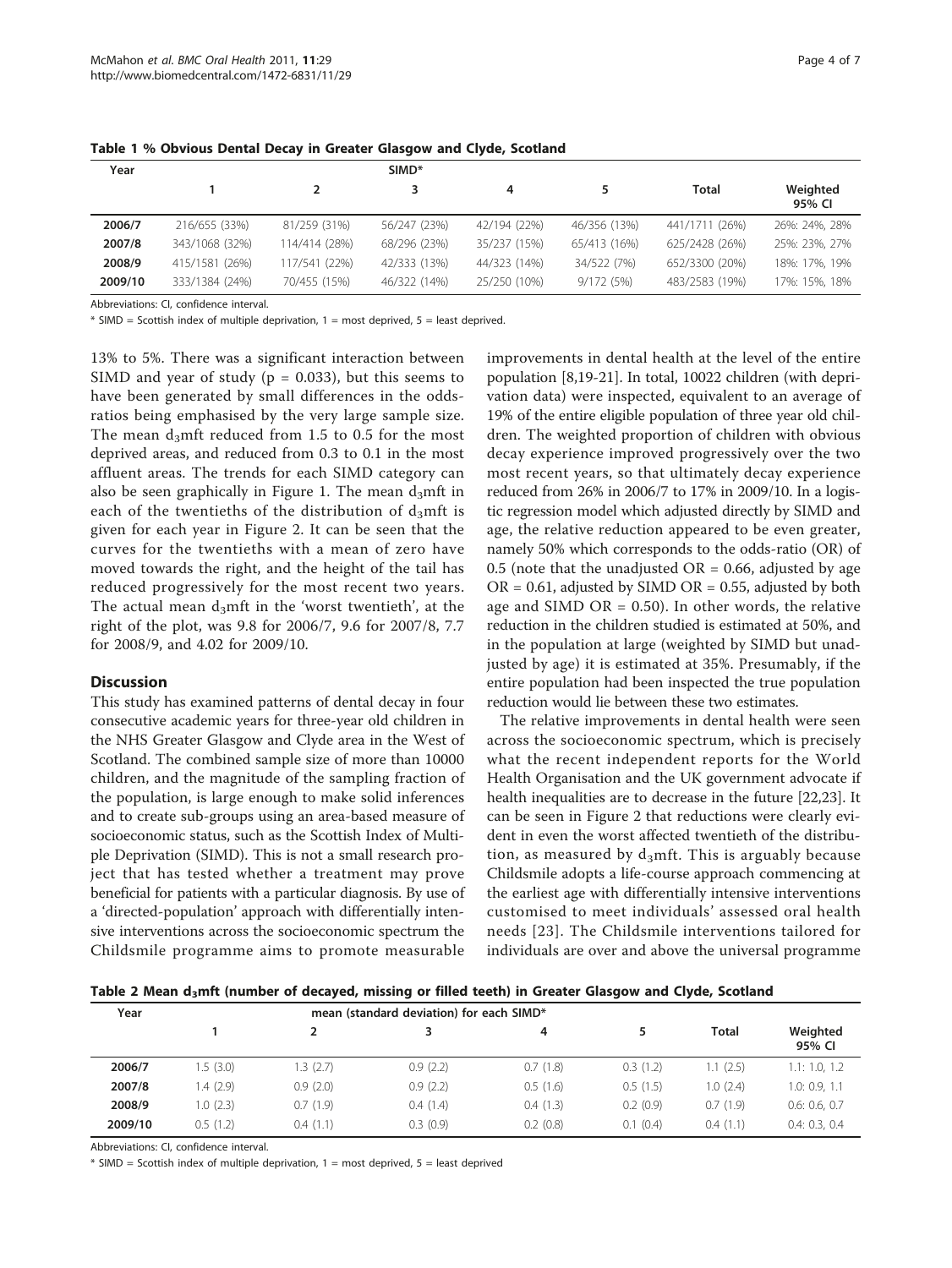<span id="page-4-0"></span>

elements e.g. daily supervised 1000 ppm F toothbrushing in all nurseries. The absolute improvement in obvious decay experience was 9% for the poorest areas and 8% for the most affluent areas (Table [1\)](#page-3-0). In considering mean d<sub>3</sub>mft scores, it appears that the poorest children have benefited the most with an absolute improvement of 1.0 compared to only 0.2 for children in the most affluent areas (Table [1,](#page-3-0) Figure 1).

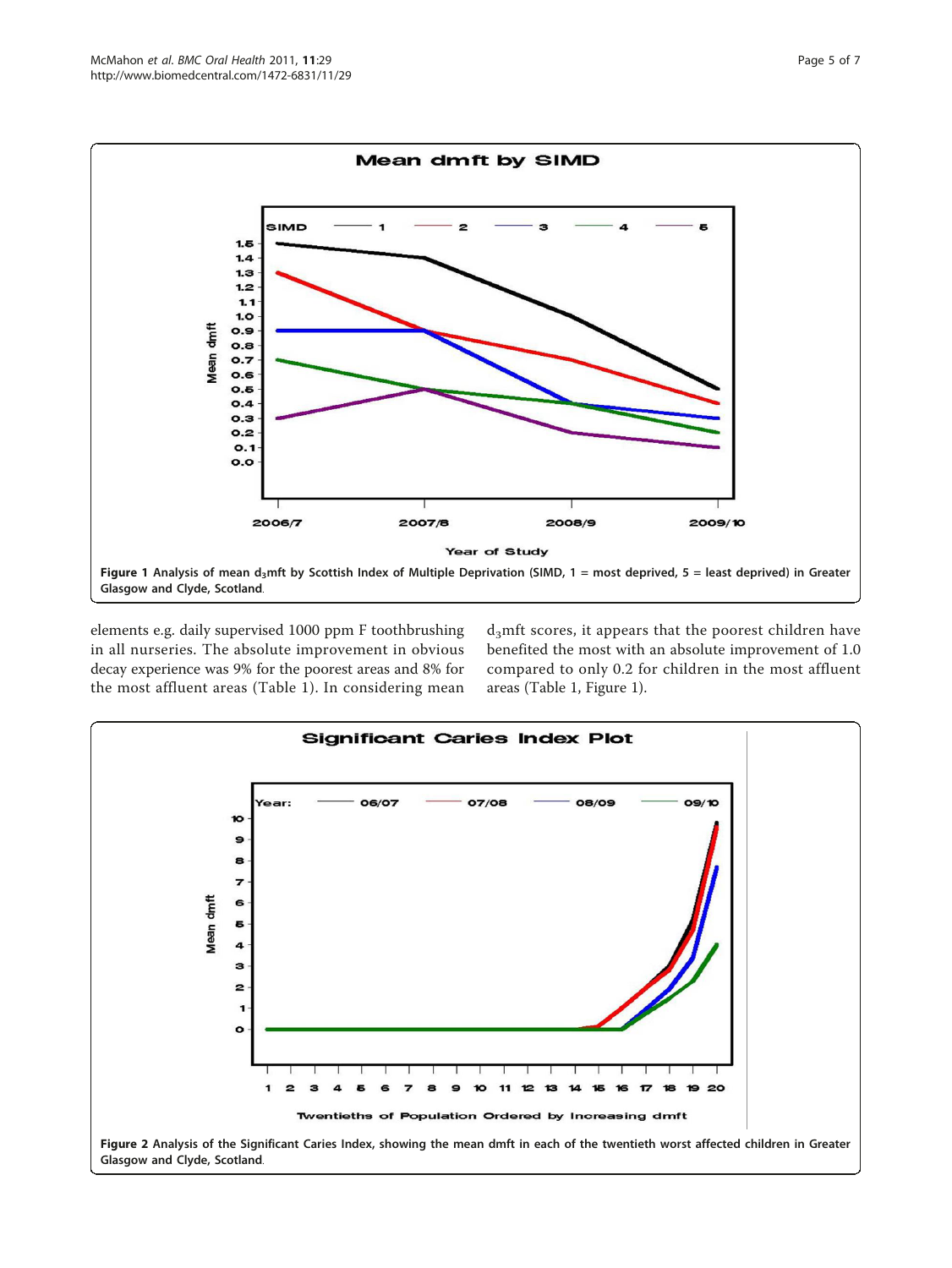<span id="page-5-0"></span>It is interesting that the weighted reduction in mean  $d_3$ mft in the overall population is more noticeable between 2008/9 and 2009/10 (0.7 and 0.4, respectively) than that for the proportion with obvious decay experience (18% to 17%). Generally, we expect a strong relationship in dental health between mean  $d_3$ mft and the percentage of subjects with decay [[24\]](#page-6-0). However, a short lag is plausible in a backdrop of decreasing dental decay as this could follow Sheiham's Rule that 'as caries prevalence falls, the less susceptible sites (proximal and smooth surfaces) reduce by the greatest proportion, whilst the most susceptible sites (occlusal) reduce by the smallest proportion' [[25](#page-6-0)]. In other words, some teeth and tooth surfaces are more resistant to improvement in a population than others, which militates against children becoming completely free of caries. However, in the directly adjusted logistic model the odds-ratio for 2008/9 versus 2006/7 was 0.63, and that for 2009/10 was 0.50, so there is some encouraging evidence of a progressive drop in obvious decay experience. Furthermore, there are sound theoretical reasons for the above magnitudes of improvement to have happened in NHS Greater Glasgow and Clyde following such interventions [\[26](#page-6-0)]. It is anticipated that these improvements will continue once Childsmile is embedded into the NHS Scotland remuneration system.

These results contrast sharply with those of a recent paper 'Giving Children a Healthy Start' by the Audit Commission [\[27](#page-6-0)]. It is of concern that the Audit Commission reports that in spite of a £7.2 billion investment in England's Sure Start (1998/99-2010/11), five-year-olds' mean  $d_3$ mft values are deteriorating both in England as a whole and in their specially targeted 'Spearhead areas'  $(+0.29 \text{ d}_3$ mft, i.e.+19.9%). These trends contrast markedly with those observed for NHS Greater Glasgow and Clyde over the same period and are suggestive that the trends described here have not been part of a wider secular trend. Moreover, it has been considered that there is a pending wider public health crisis in many countries due to contemporary increases in children's dental caries prevalence [[28](#page-6-0)].

#### Conclusions

This study demonstrates that it is possible to impact upon both the prevalence and morbidity of dental decay across the socioeconomic spectrum in a population. Surely this type of 'anticipatory care' model is an improvement, when compared to the traditional model of 'reactive dental care' and is worthy of consideration for implementation elsewhere [3]. In the past, West of Scotland children from deprived backgrounds first experience of dental services was frequently for 'crisis care' [\[29](#page-6-0)]. Furthermore, a recent independent review noted that 'the NHS in 2009 is still

dealing with, and paying for, the consequences of disease that developed more than 50 years ago' and making a transition in tactics will be a challenge [[30\]](#page-6-0). At present, NHS Greater Glasgow and Clyde is the only NHS Board in Scotland to conduct epidemiological studies of its resident three-year-olds. This endeavour has helped produce our conclusion that the dental health of three year old children in the NHS Greater Glasgow and Clyde area has improved in recent years.

#### Acknowledgements and Funding

The results are based on annual NDIP inspections conducted within nurseries in NHS Greater Glasgow and Clyde. We acknowledge the support and co-operation of all concerned. The data collection was funded by NHS Greater Glasgow and Clyde.

#### Author details

<sup>1</sup> Community Oral Health, Level 8, University of Glasgow Dental School, 378 Sauchiehall St, Glasgow, G2 3JZ, Scotland, UK. <sup>2</sup>NHS Greater Glasgow and Clyde, Oral Health Directorate, 120 Cornwall St South, Glasgow, G41 4AH, Scotland, UK.

#### Authors' contributions

All authors contributed to the design of the study and interpretation of the data. ADM wrote the first draft and conducted the statistical analyses. YB trained and calibrated the dental inspectors. All authors contributed to the writing of the manuscript, and have read and approved the final manuscript.

#### Competing interests

The authors declare that they have no competing interests.

Received: 4 March 2011 Accepted: 28 October 2011 Published: 28 October 2011

#### References

- 1. Petersen PE: [The World Oral Health Report 2003: continuous](http://www.ncbi.nlm.nih.gov/pubmed/15015736?dopt=Abstract) [improvement of oral health in the 21st century](http://www.ncbi.nlm.nih.gov/pubmed/15015736?dopt=Abstract)–the approach of the [WHO Global Oral Health Programme.](http://www.ncbi.nlm.nih.gov/pubmed/15015736?dopt=Abstract) Community Dentistry and Oral Epidemiology 2003, 31(Suppl S1):3-23.
- 2. Editorial: Oral health: prevention is key. The Lancet 2009, 373; 9657:1.
- 3. The Scottish Government (2007): Better Health, Better Care: Action Plan. The Scottish Government, Edinburgh; 2007 [\[http://www.scotland.gov.uk/](http://www.scotland.gov.uk/Resource/Doc/194854/0052337.pdf) [Resource/Doc/194854/0052337.pdf\]](http://www.scotland.gov.uk/Resource/Doc/194854/0052337.pdf), (Accessed 16th June 2011).
- 4. Peres MA, Barros AJ, Peres KG, Araújo CL, Menezes AM: [Life course dental](http://www.ncbi.nlm.nih.gov/pubmed/19250294?dopt=Abstract) [caries determinants and predictors in children aged 12 years: a](http://www.ncbi.nlm.nih.gov/pubmed/19250294?dopt=Abstract) [population-based birth cohort.](http://www.ncbi.nlm.nih.gov/pubmed/19250294?dopt=Abstract) Community Dentistry and Oral Epidemiology 2009, 37:123-133.
- 5. Macpherson LM, Ball GE, Brewster L, Duane B, Hodges CL, Wright W, Gnich W, Rodgers J, McCall DR, Turner S, Conway DI: [Childsmile: the](http://www.ncbi.nlm.nih.gov/pubmed/20651768?dopt=Abstract) [national child oral health improvement programme in Scotland. Part 1:](http://www.ncbi.nlm.nih.gov/pubmed/20651768?dopt=Abstract) [establishment and development.](http://www.ncbi.nlm.nih.gov/pubmed/20651768?dopt=Abstract) British Dental Journal 2010, 209:73-78.
- Turner S, Brewster L, Kidd J, Gnich W, Ball GE, Milburn K, Pitts NB, Goold S, Conway DI, Macpherson LM: [Childsmile: the national child oral health](http://www.ncbi.nlm.nih.gov/pubmed/20651769?dopt=Abstract) [improvement programme in Scotland. Part 2: monitoring and delivery.](http://www.ncbi.nlm.nih.gov/pubmed/20651769?dopt=Abstract) British Dental Journal 2010, 209:79-83.
- 7. NHS Greater Glasgow (2005): Evaluation of NHS Greater Glasgow Oral Health Action Teams. A report from the Monitoring and Evaluation Subgroup of the OHAT Steering Group, November 2005. Glasgow, NHS Greater Glasgow;[[http://library.nhsgg.org.uk/mediaAssets/library/](http://library.nhsgg.org.uk/mediaAssets/library/nhsggc_report_oral_health_action_team_evaluation_2005-11.pdf) [nhsggc\\_report\\_oral\\_health\\_action\\_team\\_evaluation\\_2005-11.pdf](http://library.nhsgg.org.uk/mediaAssets/library/nhsggc_report_oral_health_action_team_evaluation_2005-11.pdf)], (Accessed 16th June 2011).
- Shaw D, Macpherson L, Conway D: [Tackling socially determined dental](http://www.ncbi.nlm.nih.gov/pubmed/21988143?dopt=Abstract) [inequalities: ethical aspects of Childsmile, the national child oral health](http://www.ncbi.nlm.nih.gov/pubmed/21988143?dopt=Abstract) [demonstration programme in Scotland.](http://www.ncbi.nlm.nih.gov/pubmed/21988143?dopt=Abstract) Bioethics 2009, 23; 2:131-139.
- 9. National Dental Inspection Programme Reports. [\[http://www.](http://www.scottishdental.org/index.aspx?o=2153) [scottishdental.org/index.aspx?o=2153\]](http://www.scottishdental.org/index.aspx?o=2153), (Accessed 16th June 2011).